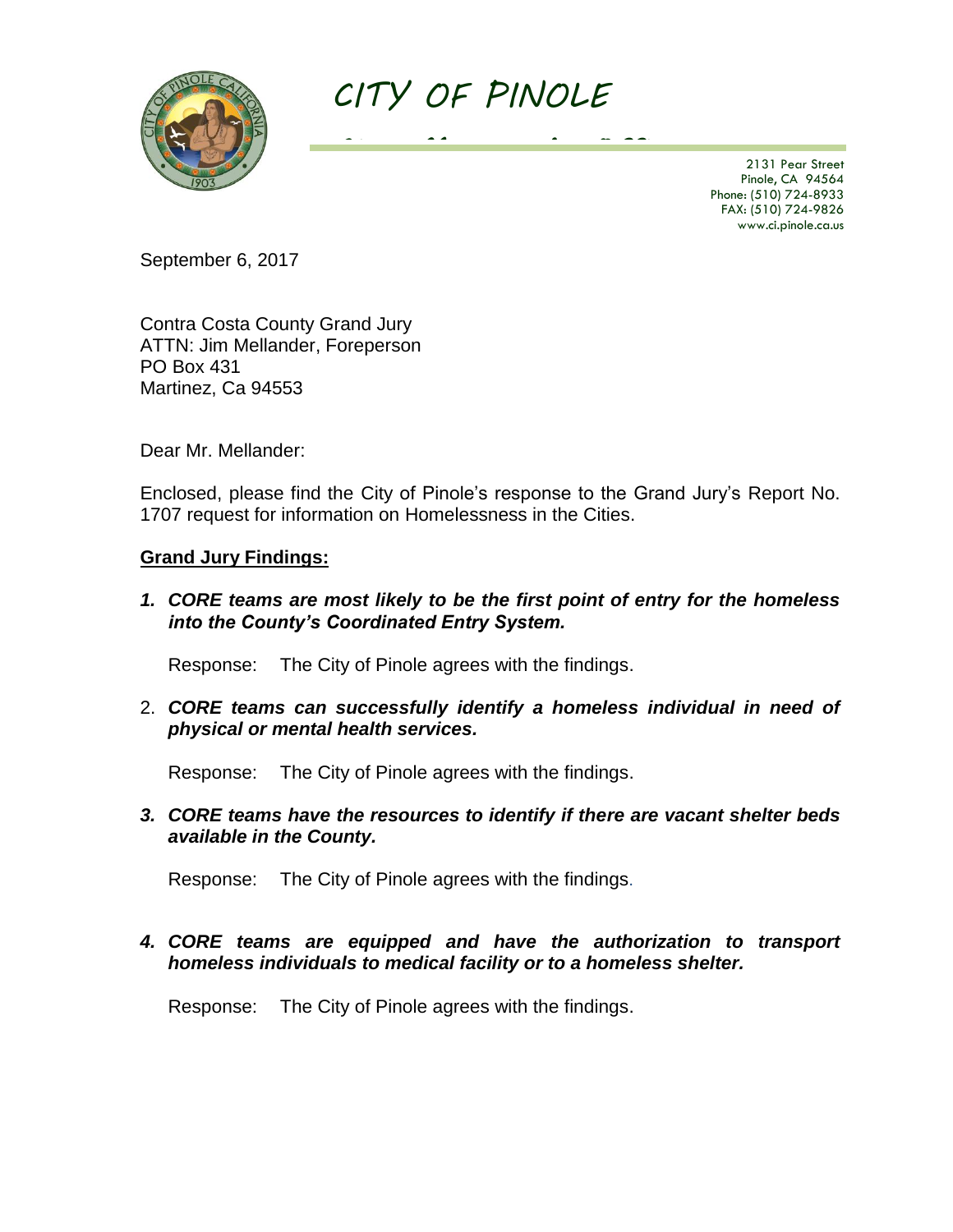## *5. CORE teams build trust between the homeless and police departments.*

Response: The City of Pinole agrees with the findings.

## *9. The cities of Antioch, Concord, Pittsburg, and Walnut Creek, which are the CDBG Entitlement Cities, are the only cities in Contra Costa County to have an approved written homeless plan to end or reduce homelessness in their respective jurisdictions.*

Response: The City of Pinole agrees with the findings.

*10.The City appears to be in compliance with the California Housing Accountability Act.*

Response: The City of Pinole agrees with the findings.

## **Grand Jury Recommendations:**

#### *1. The City should consider establishing CORE teams either by partnering with one or more cities in the region or by funding its own team.*

Response: The recommendation will not be implemented because it is not warranted at this time. Based on the point in time findings on page 3 of the report, the number of observed homeless individuals is relatively low when compared with the majority of Contra Costa County cites and the number of observed homeless individuals appears to have decreased substantially in West County from 2015 to 2016. Moreover, there are several regional approaches and partnerships that can assist the City of Pinole in this area.

#### *2. The City should consider providing incentives for developers to construct housing for the extremely low income, very low income, and homeless populations.*

Response: The recommendation has been implemented. The City is evaluating how to prioritize our limited amount of housing funds to meet housing needs within the community. In addition, under our new Accessory Dwelling Unit ordinance (ADU) the City will provide financial incentives to property owners in residential areas who develop new restricted accessory dwelling units affordable to lower income households through development impact fee reimbursement payments. Moreover, the City has adopted affordable housing and density bonus ordinances which provide incentives for the production of affordable housing including density bonuses, fee subsidy or deferrals, as well as design and development standard flexibility to encourage the construction of lower income housing.